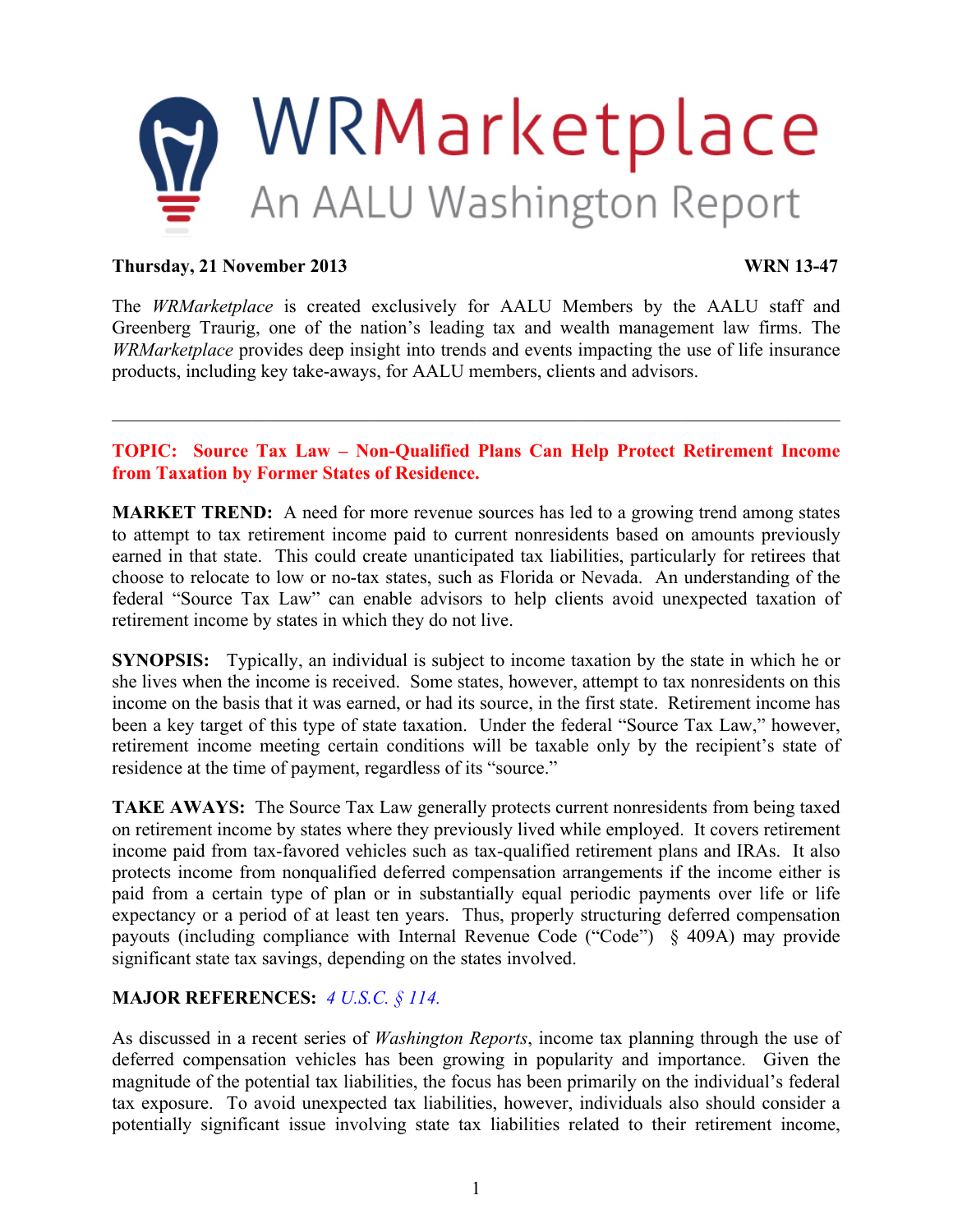particularly if an individual plans to move at or after retirement to a state with no personal income tax or a rate much lower than that of his or her current state of residence.

Typically, an individual is subject to tax on income by the state in which he or she resides or is domiciled at the time of receipt. Some states, however, attempt to tax income paid to a nonresident if the income had its "source" in that state. One of the most common types of nonresident income that states attempt to tax is retirement income, which they claim was earned while the individual was a resident or domiciliary of that state. Under federal law (often referred to as the "**Source Tax Law**"), however, states cannot tax certain types of retirement income when paid to nonresidents. Understanding which forms of retirement income are exempt from taxation by another state can be of enormous value in structuring deferred compensation arrangements.

# **SOURCE TAX LAW**

The Source Tax Law is found at 4 U.S.C. § 114. Subsection (a) of that statute articulates the general proposition that "[n]o State may impose an income tax on any retirement income of an individual who is not a resident or domiciliary of such State (as determined under the laws of such State)." The statute enumerates the various types of income that constitute "retirement income" for this purpose, including income from typical tax-favored retirement vehicles, such as:

- Tax-qualified retirement plans, such as defined benefit pension plans and 401(k) plans,
- Tax-sheltered annuities covered by Code §§ 403(a) or 403(b),
- Eligible deferred compensation plans under Code § 457,
- Governmental plans, and
- Individual retirement plans and accounts.

"Retirement income" also includes certain income from nonqualified deferred compensation plans. Specifically, amounts payable from such plans will be protected if either:

- The income is part of a series of substantially equal periodic payments (not less) frequently than annually) made for (1) the life or life expectancy of the recipient (or the joint lives or joint life expectancies of the recipient and his or her designated beneficiary), or (2) a period of not less than ten years; or
- The income is a payment made: (1) after termination of employment; and (2) under a plan, program or arrangement maintained solely for the purpose of providing retirement benefits for employees in excess of the limitations imposed by one or more of certain enumerated sections of the Code applicable to tax-qualified retirement plans ("**Excess Plans**").

## **PLANNING TO ELIMINATE CLAIMS BY THE PRIOR STATE**

For individuals whose income tax planning may involve a residency change at or after retirement, deferred compensation planning should address the following three issues to minimize the ability of a former state of residence to tax their retirement benefits:

1. *Maximize the Extent to Which Amounts Are Deferred Under Tax-Qualified Vehicles.* Maximizing the amounts an individual defers under tax-qualified arrangements is almost always a sound deferral strategy, because these arrangements generally segregate assets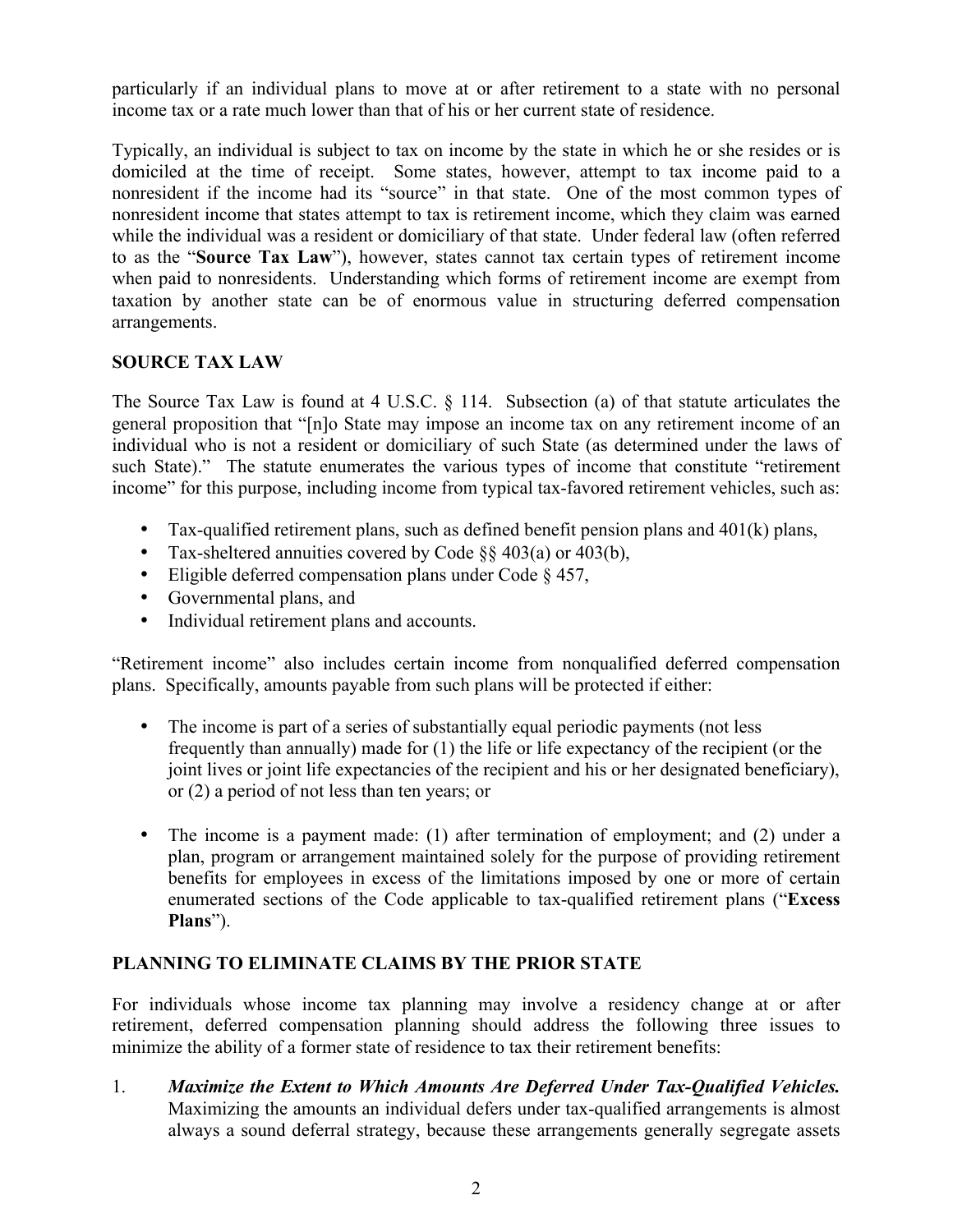in trusts that provide security for amounts deferred under them. This security is not available in connection with nonqualified deferred compensation, which must remain subject to the claims of the employers general creditors. In the context of an individual who may change his or her state of residence, the benefits of this strategy are enhanced, in that benefits payable under these arrangements are exempt from taxation by states other than the current state of residence under the Source Tax Law.

There are, however, constraints applicable to this strategy. Specifically, the Code severely limits the amounts that can be deferred in any year under these plans. Therefore, significant planning opportunities are usually derived under nonqualified plans.

2. *Segregate "Excess Plans" from Other Nonqualified Deferred Compensation Plans.* As noted above, the Source Tax Law prevents a state's taxation of payments made from an Excess Plan to a nonresident after termination of employment. As part of an overall executive retention program, however, employers often will maintain a single nonqualified deferred compensation plan that allows both Excess Plan deferrals and deferrals for benefits based on other factors. Unfortunately, this type of arrangement will not qualify as an Excess Plan for purposes of the Source Tax Law, and thus any protections provided that law for plan distributions made over a period of less than 10 years will be lost.

Accordingly, employers should try and maintain separate plans for Excess Plan deferrals and for deferrals attributable to other factors, so that benefits attributable to Excess Plans remain eligible for payment in, for example, a lump sum without being subject to tax by a state other than the participant's current state of residence.

3. *Consider Electing Payments from Plans that Are Not Solely Excess Plans Over Life, Life Expectancy or a Period of at Least Ten Years.* If an individual participates in a plan that is not solely an Excess Plan, the individual should consider setting up account distributions to provide substantially equal periodic installments over a period equal to the individual's life or life expectancy, the joint lives or joint life expectancy of the individual and his or her designated beneficiary, or for a period of at least ten years. This distribution scheme will cause the distributions to fall within the scope of the Source Tax Law and, thus, be exempt from taxation by any state other than the individual's current state of residence.

## **REMEMBER CODE § 409A COMPLIANCE**

It is crucial for individuals and advisors to remember that, regardless of state tax planning considerations, distributions from nonqualified deferred compensation arrangements must still comply with the requirements of Code § 409A (previously reviewed in prior WRMarketplace No. 13-45), as failure to comply can subject the individual to significant tax penalties.

## **TAKE-AWAYS**

The Source Tax Law generally protects current nonresidents from being taxed on retirement income by states where they lived while employed. It covers retirement income paid from taxfavored vehicles such as tax-qualified retirement plans and IRAs. It also protects income from nonqualified deferred compensation arrangements if the income either is paid from a certain type of plan or in substantially equal periodic payments over life or life expectancy or a period of at